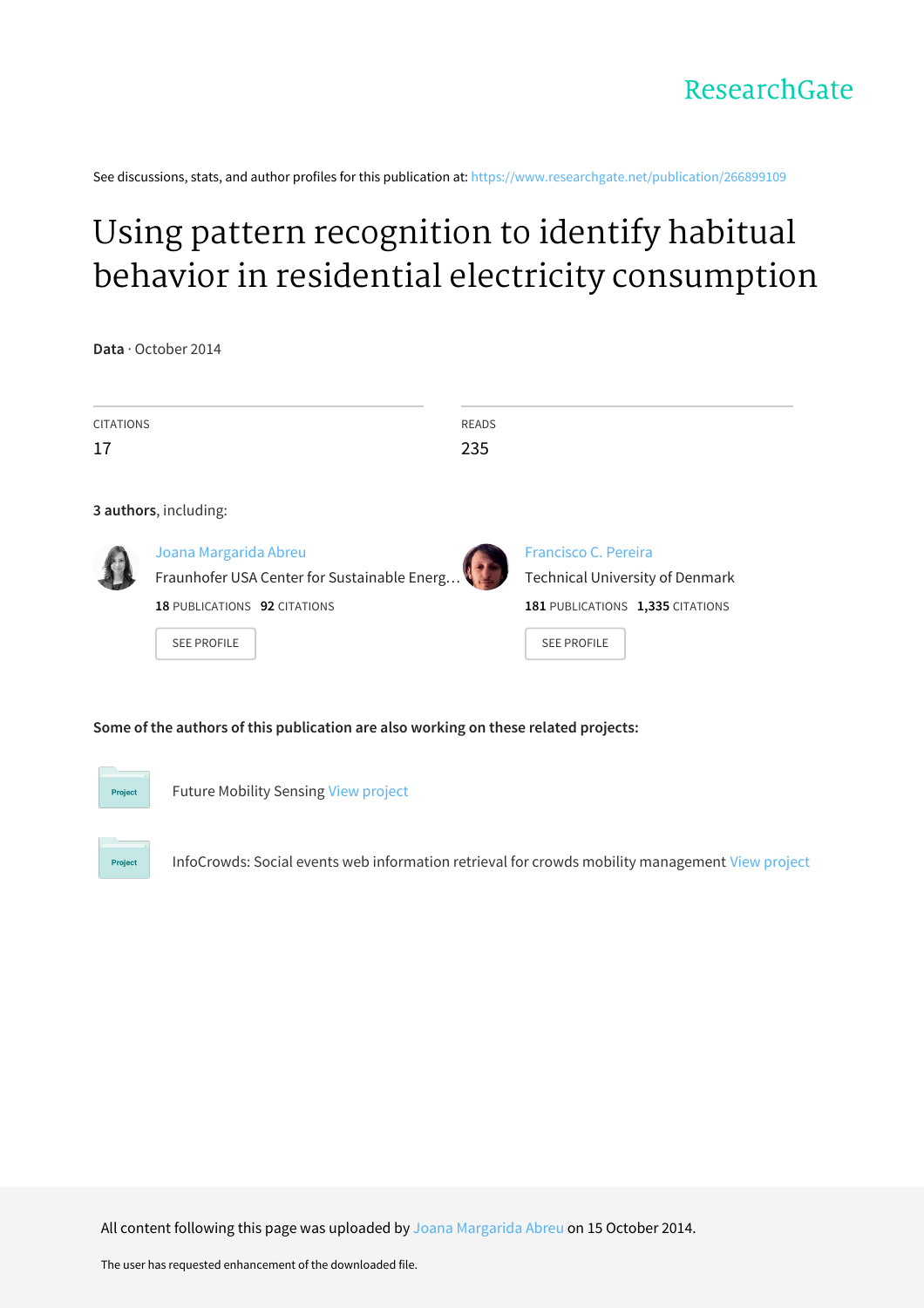Energy and [Buildings](dx.doi.org/10.1016/j.enbuild.2012.02.044) xxx (2012) xxx–xxx



Contents lists available at SciVerse [ScienceDirect](http://www.sciencedirect.com/science/journal/03787788)



### Energy and Buildings

journal homepage: [www.elsevier.com/locate/enbuild](http://www.elsevier.com/locate/enbuild)

### Using pattern recognition to identify habitual behavior in residential electricity consumption

### Joana M. Abreuª,\*, Francisco Câmara Pereira<sup>b</sup>, Paulo Ferrão<sup>c</sup>

a MIT Portugal Program, Centre for Innovation, Technology and Policy Research - IN+, Instituto Superior Técnico, Technical University of Lisbon, Av. Rovisco Pais 1, 1049-001 Lisbon, Portugal

**b** Department of Informatics Engineering, Faculty of Sciences and Technology, Coimbra University, Singapore-MIT Alliance for Research and Technology, S16-05-08, 3 Science Drive 2, Singapore 117543, Singapore

<sup>c</sup> Instituto Superior Técnico, Technical University of Lisbon, Av. Rovisco Pais, 1, 1049-001 Lisbon, Portugal

#### a r t i c l e i n f o

Article history: Received 20 December 2011 Received in revised form 18 February 2012 Accepted 28 February 2012

Keywords: Electricity patterns Household Baselines Routines Pattern recognition

#### a b s t r a c t

Recognizing habitual behavior and providing feedback in context are key to empower individuals to take control over residential electricity consumption. Yet, it is a challenge to change habitual behavior, embedded in everyday routines. This paper intends to discover whether habitual behavior can be identified by pattern recognition techniques. The data source is an experiment similar to a utility led advanced metering infrastructure implementation.

The analysis discovers:(1) persistent daily routines and (2) patterns of consumption or baselines typical of specific weather and daily conditions. Approximately 80% of household electricity use can be explained within these two patterns, with several applicable "profiles" for this population, including: unoccupied baseline, hot working days, temperate working days, cold working days, and cold weekend days.

The proposed methodology demonstrates that it is possible to use pattern recognition methodologies to recognize habitual electricity consumption behavior given the intrinsic characteristics of the family. This approach could be useful to improve small scale forecast, and as a mechanism to enable the provision of tailor-made information to the families.

© 2012 Elsevier B.V. All rights reserved.

#### 1. Introduction and motivation

Energy use by individuals in the privacy of their homes is influenced by very diverse factors. van Raaij and Verhallen [\[1\]](#page-9-0) in their research in the 1980s, recognize several factors that drive household electricity consumption behavior, such as energy-related attitudes, personality, socio-demographic factors, building characteristics, energy prices, feedback and general information about energy use. In their analysis of the problem, these researchers suggest that routines can become alternative predictors of electricity consumption [\[1\]](#page-9-0) because routines or habits may resist the cognitive and financial drive and still prevail over rational alternatives [\[2\].](#page-9-0)

A consequence of the debate about implications of routines in electricity consumption is whether tailored information delivered in context of household habits can contribute to decrease (or shape) household electricity use (or in abstract, energy use). Bridging the gap between technology/information and routines, the analytical approach developed in this paper will look at a semi-automatic

method to provide information that can be used to promote new usage habits. Our approach is to benchmark current real time electricity consumption with historical best practices, established by the family for weather and other loading conditions such as weekends, weekdays and months. These experimental methodologies were developed upon the data collected through an experiment, which for the purposes of this analysis closely resembles a utility led automated meter infrastructure implementation. In our case, the experiment includes a total of 15 homes.

The main findings include a method that positively pinpoints the daily routines for a particular household. A second outcome of the analysis is to enable a greater sophistication in feedback mechanisms, which may begin to give back information that can benchmark real time consumption with "normal" consumption for a particular day-type. Individuals could compare their best pattern of consumption with the worst or the average, depending on the objectives of the feedback program.

The underlying theory supporting the research is change of habits, driven by feedback: there is evidence that personalized action-driven feedback is a drive for behavior change for some individuals [\[2,3\].](#page-9-0) Our methodology extracts patterns of activity that depend on the loading conditions (i.e.: external conditions such as temperature and working days or weekends). A possible

<sup>∗</sup> Corresponding author. Tel.: +351 <sup>933</sup> <sup>419</sup> 042. E-mail address: [joanamabreu@ist.utl.pt](mailto:joanamabreu@ist.utl.pt) (J.M. Abreu).

<sup>0378-7788/\$</sup> – see front matter © 2012 Elsevier B.V. All rights reserved. doi:[10.1016/j.enbuild.2012.02.044](dx.doi.org/10.1016/j.enbuild.2012.02.044)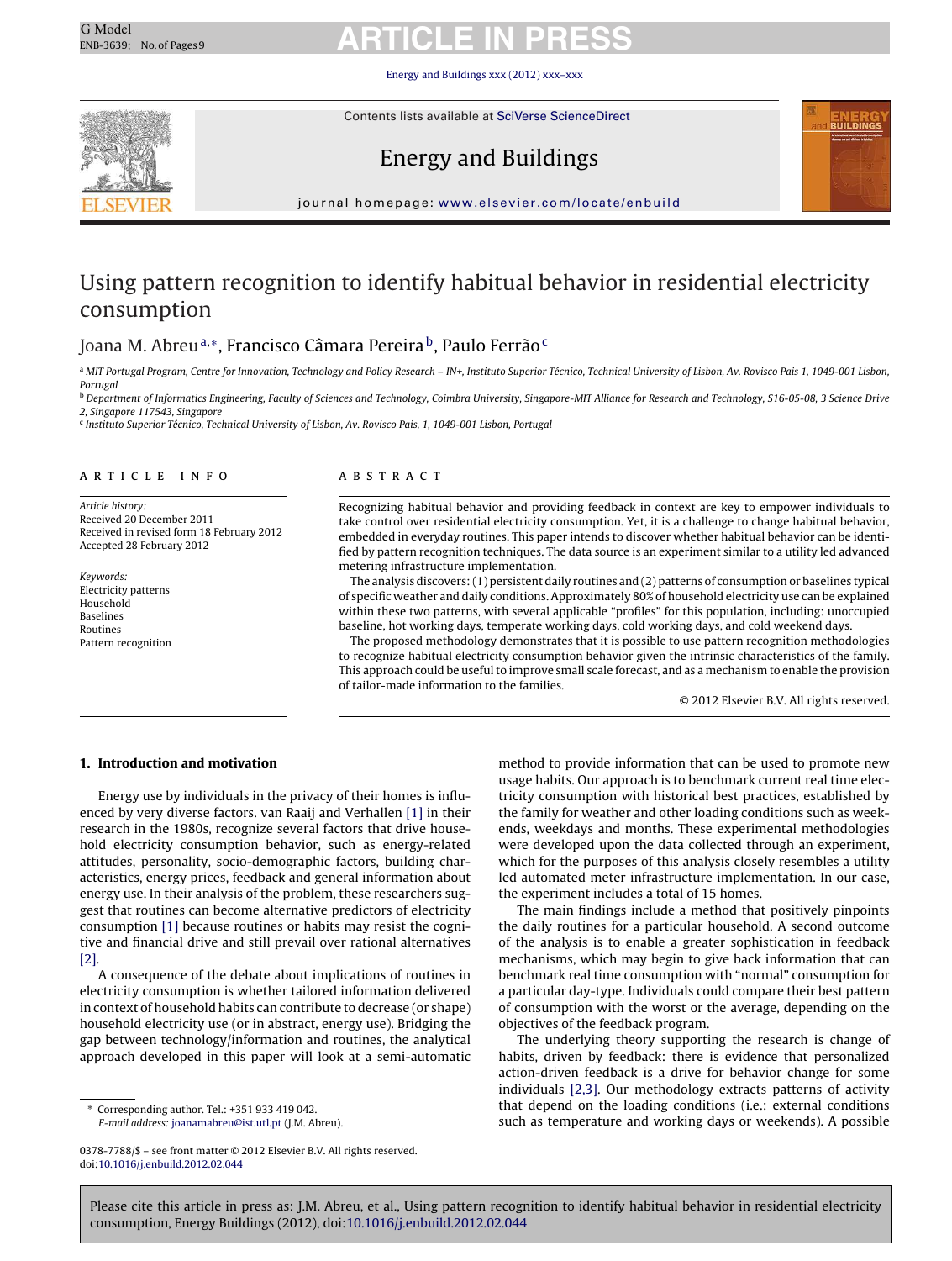2 J.M. Abreu et al. / Energy and Buildings xxx (2012) xxx–xxx

application of such information is to provide personalized benchmarking against real time consumption.

The inspiration for this type of analysis is developed by Calabrese [\[4\]](#page-9-0) and Eagle [\[5\].](#page-9-0) In the case of Calabrese [\[4\],](#page-9-0) they use eigen decomposition and clustering analysis to infer human activity from WiFi hot spot sensors distributed across Massachusetts Institute of Technology (MIT) campus.

An example of inferring activity patterns from indirect sensing mechanisms through datamining comes from the works of Eagle and Pentland [\[5\].](#page-9-0) In their "reality mining" project, the team uses mobile cell-id and bluetooth data from 100 students' cell-phones as sources of activity, which is then datamined to develop a model of activity and mobility in campus.

Two recent works by Santin [\[6\]](#page-9-0) and Yu [\[7\]](#page-9-0) have made use of similar techniques as the one presented in this paper but with completely different approaches. Santin's study is focused on discovering heating habits through survey analysis, while Yu 's [\[7\]](#page-9-0) study relies on building data and their characteristics (e.g. building signal envelope and type of appliances) to develop clusters of buildings with the same level of electricity consumption. The novelty of the present work is the focus and scope: it focuses on the household and yet keeps the perspective about how the information gathered can be applied to large populations, with the objective of gathering intelligence and capacity to act by providing tailor-made services: tailor made feedback or segmentation.

#### 2. Discovery of the daily routines

The most significant steps of the methodology are explained in the following paragraphs (for an overview, see Fig. 1). The framework comprehends the collection of both quantitative and qualitative household information. The quantitative dataset comprises electricity readings, which comprehend total electricity consumption in 15-min periods. This dataset requires the installation of electronic meters in the households. The qualitative dataset is based upon the responses and narratives provided by the household occupants, when subject to surveys and interviews done by the researcher.

The first step starts with decomposing the signal into its fundamental frequencies, using fast Fourier transform (represented by the box spectral analysis). This analysis highlights the most intense periods, throughout the dataset, and gives evidence of the unit of analysis. For that reason, household time-series were organized in days or groups of 24 h (Fig. 1: unit of analysis).

After grouping the data into the most common periods, the second step is to identify the periods of recurrent behaviors, which occur every day. This discovery process is the result of the application of principal components analysis and rotation of the most significant eigenvectors (Fig. 1: eigenvector decomposition and varimax rotation). The patterns of recurrent behavior, that correspond to the groups of variables that correlate the most with the significant eigenvectors, were matched with the interviews to interpret the results (Fig. 1: match 1).

The final output creates baselines specific of a combination of loading conditions, by clustering the eigenvector coefficients (Fig. 1: clustering). The load curves generated are then confronted with the information collected from the interviews. In this sense, specific patterns of electricity use are confronted with reports of "going on vacation or weekends off" or with evidence of "we began to heat the house" in a specific week or day. Therefore, relying on the interview data we could verify whether the baselines had a correspondence with the household electricity consumption habits in

To summarize, the methodology proposed is able to create two different outputs:



Fig. 1. Diagram explaining the process of discovering the daily routines and baselines specific of loading conditions.

- (a) Daily electricity consumption patterns which correspond to every-day routines: the major patterns or recurrent behaviors, common to the majority of the days of the dataset.
- (b) Loading specific baselines baselines or routines that are common to groups of days that are characterized by similar loading conditions across the year, which depend on external load conditions. We discover consumption and contextual patterns for specific loading conditions by clustering eigenvector coefficients of daily signals.

#### 2.1. Unit of analysis

Electricity consumption readings were sampled at 15-min intervals. As with earlier work [\[4\],](#page-9-0) fast Fourier transform was used to decompose the time series into its fundamental frequencies. The frequency approximating the 24-h period is the strongest (or second strongest, see [Table](#page-3-0) 1) and as a result, that period became the unit of analysis. Therefore, a day-vector is composed by 24 readings, which span from 0:00 to 23:00. Secondary frequencies could also be identified, at shorter periods: every 2–3 h. These likely reflect engines that turn on or off periodically (e.g.: refrigerators or air conditioners).

diverse circumstances, throughout the year (Fig. 1: match 2).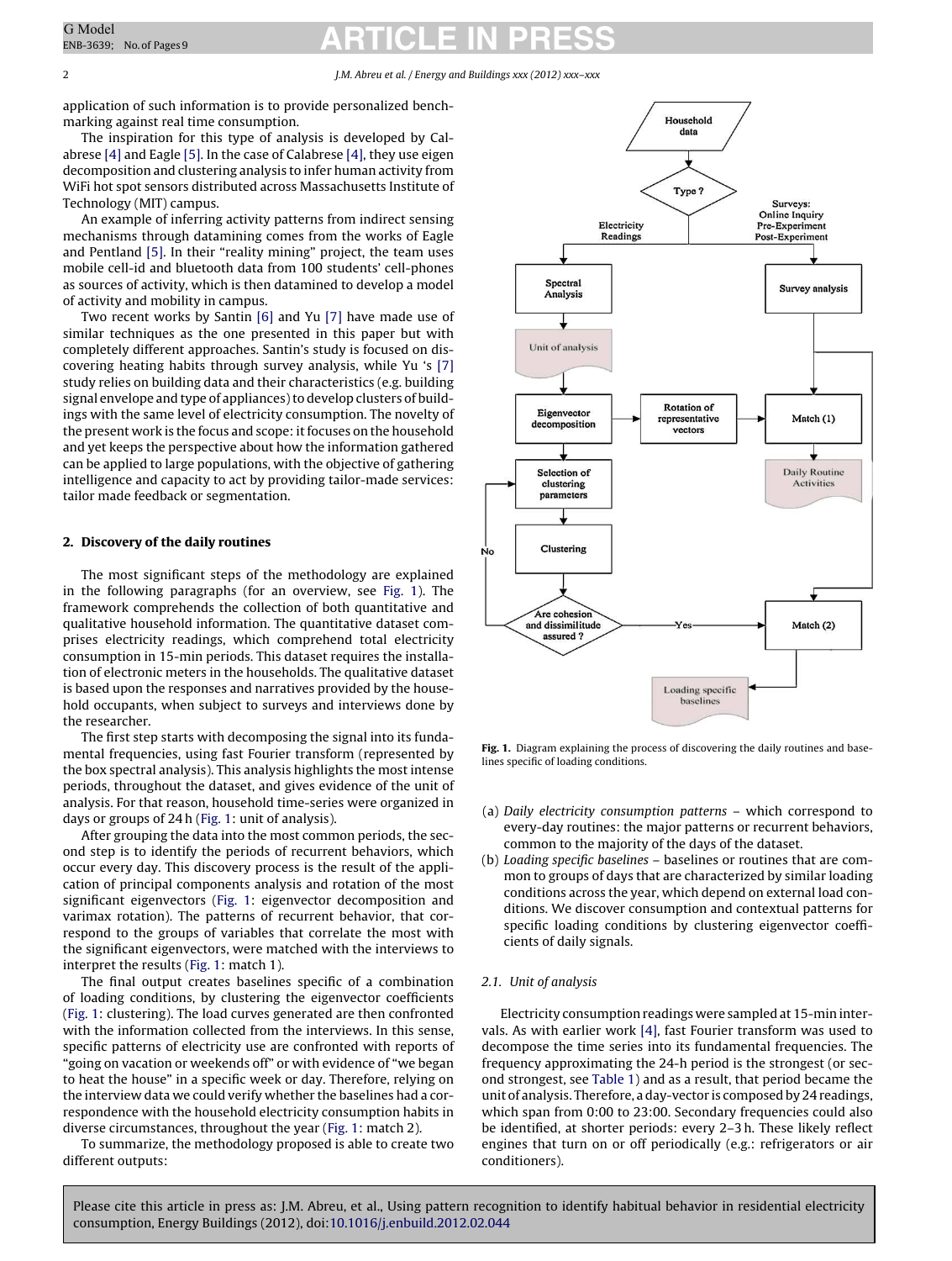#### J.M. Abreu et al. / Energy and Buildings xxx (2012) xxx–xxx 3

<span id="page-3-0"></span>Table 1

Spectral density estimate- summary results for the first and second periods.

| Household code                                      | #1                          | #2               | #3       | #4                      | #5       | #6                      | #7                 | #8                 | #9                       | #10 | #1                                  | #12     | #13                      | #14 | #1F<br>π.     |
|-----------------------------------------------------|-----------------------------|------------------|----------|-------------------------|----------|-------------------------|--------------------|--------------------|--------------------------|-----|-------------------------------------|---------|--------------------------|-----|---------------|
| 1st period $(h)^*$<br>$1/1$ $1^*$<br>2nd period (h) | 24<br>- -<br>$\overline{1}$ | 24<br>$L_{\sim}$ | 12<br>14 | 24<br>$1^{\circ}$<br>12 | 24<br>12 | 24<br>. .<br>$\sqrt{2}$ | 24<br>$\sim$<br>12 | 24<br>$\sim$<br>12 | $\sim$ $\sim$<br>24<br>∽ | 24  | $\sim$<br>24<br>$\sim$ $\sim$<br>14 | 24<br>o | $\overline{\phantom{0}}$ | 24  | $\sim$<br>-24 |

Approximate periods.

#### 2.2. Daily patterns of recurrent behavior

Principal component analysis (PCA) is a variable reduction method that builds orthogonal components, i.e., linearly independent with the internal product, or eigenvectors which explain the maximum variance of the original universe. It gave a perspective about the internal structure of the data.

#### 2.2.1. Data interpolation

The electricity consumption for a given hour is highly correlated with the electricity consumption of its immediate precedent and subsequent hour, as seen by the autocorrelation diagnostic in Fig. 2. Considering this, missing data was interpolated using the trend of the past three values to interpolate a missing value.

#### 2.2.2. PCA analysis

For this particular analysis of the daily routines we kept only the eigenvectors with an eigenvalue above 1, as suggested by the Kaiser rule [\[8\]](#page-9-0) generally giving up to 80% of variance explained. Sensitivity analysis helped make this decision: we were looking for recurrent behaviors that would be maintained throughout the year on a daily basis (and independently of the level of energy used, which differs widely according to the loading conditions).

The structure of the relation between the variables (hourly consumption) and the vectors is not yet evident at this stage of the analysis. Hence, the vectors were rotated to highlight the variables that correlate the most with each eigenvector, and to enhance the relationships between the variables.

A varimax rotation [\[9\]](#page-9-0) is applied because it maintains the independence of the vectors while highlighting the structure between variables and further reducing the number of vectors needed to describe each day. In practice, each vector focuses on a part of the day that has a significantly persistent behavior, enabling us to isolate routine activity periods.

| Lag            | AutoCorr  | $-0.8 - 0.4 - 0.2 - 0.4 - 0.8$ |
|----------------|-----------|--------------------------------|
| 0              | 1.0000    |                                |
| 1              | 0.6311    |                                |
| $\overline{c}$ | 0.5254    |                                |
| 3              | 0.2679    |                                |
| 4              | 0.2431    |                                |
| 5              | 0.0967    |                                |
| 6              | 0.1287    |                                |
| 7              | 0.0305    |                                |
| 8              | 0.0726    |                                |
| 9              | $-0.0002$ |                                |
| 10             | 0.0395    |                                |
| 11             | $-0.0312$ |                                |
| 12             | 0.0259    |                                |
| 13             | $-0.0218$ |                                |
| 14             | 0.0398    |                                |
| 15             | $-0.0058$ |                                |
| 16             | 0.0485    |                                |
| 17             | 0.0182    |                                |
| 18             | 0.0999    |                                |
| 19             | 0.1033    |                                |
| 20             | 0.2040    |                                |
| 21             | 0.2241    |                                |
| 22             | 0.3141    |                                |
| 23             | 0.3271    |                                |
| 24             | 0.3925    |                                |

Fig. 2. Autocorrelation coefficients.

This time, each vector gives evidence of the group of variables that contributes the most to its formation. As a result we found persistent patterns that emulate the household's reported routines (i.e., homes #1, #2, #4, #9, #10, #15). For the other houses we have not found such strong evidence. An explanation that applies to households #5, #8, #13 and #14 is that the datasets were too small, becoming sensitive to seasonal routine change (see [Table](#page-4-0) 2).

If the sample is small enough, every component of a day can be different each day, and when the days start to build up, it is expected that these daily routines adopt a common trend. Yet the explanation for households #3, #6 and #7 is not as straightforward. These three households reflect families of three (#6 and #7) or four (#3) where the parents live with one or two children.

#### 2.2.3. Confronting data analysis with actual reports

Next we evaluate whether these recurrent activity periods correctly describe the routines in the lives of the experiment participants. In-depth interviews with target participants facilitated the interpretation of these periods. The interview questions were designed with the objective to prevent the manipulation of the participant responses. In particular, the participants were asked to describe in detail the routine activities of household members before being shown their electricity consumption analysis or having answered any question originated from this analysis. [Table](#page-4-0) 3 gives an example of the degree of conformity between narratives of the individuals and the results computed.

Family #1 shows that despite of its eigenvalue the capacity of the eigenvectors to explain the majority of the behavior of the household was low (i.e., around 50% total). [Table](#page-4-0) 3 also shows the PCA's persistent daily behavior periods and their interpretation given the responses made by the occupants. During the night these periods were so short that they could not be well explained unless we connect the activities in the night period with those of the morning: since the dishwasher is turned on after dinner, it could be expected that its cycle would be prolonged through the night. That, combined with electrical heaters that stay on in the early hours of the evening can explain why the overnight period is so short.

A comparable analysis was applied to the remaining households, and the persistence periods were confronted with the information reported. So far we have discussed the application of the PCA in datasets that consist of the readings collected by smart meters. For a group of households, and using only the significant vectors, we verified that the periods of recurrent behavior identified in the analysis match the information provided by the occupants when asked to describe the routine of a day for every family member. The next step of the analysis looks at these routines across the year.

#### 3. Baselines as an attribute of specific loading conditions

Everything else remaining equal (e.g.: the household keeping more or less same electrical appliances, and the number of occupants for a time period) is it possible to cluster "typical" baselines that depend on the loading-day conditions (e.g.: season, external temperature or day of the week).

We applied the clustering analysis to the eigenvector components representing 80% of the variance in the dataset. The cluster analysis is based on K-means and hierarchical clustering. Essentially, we apply the latter to determine the appropriate "K" value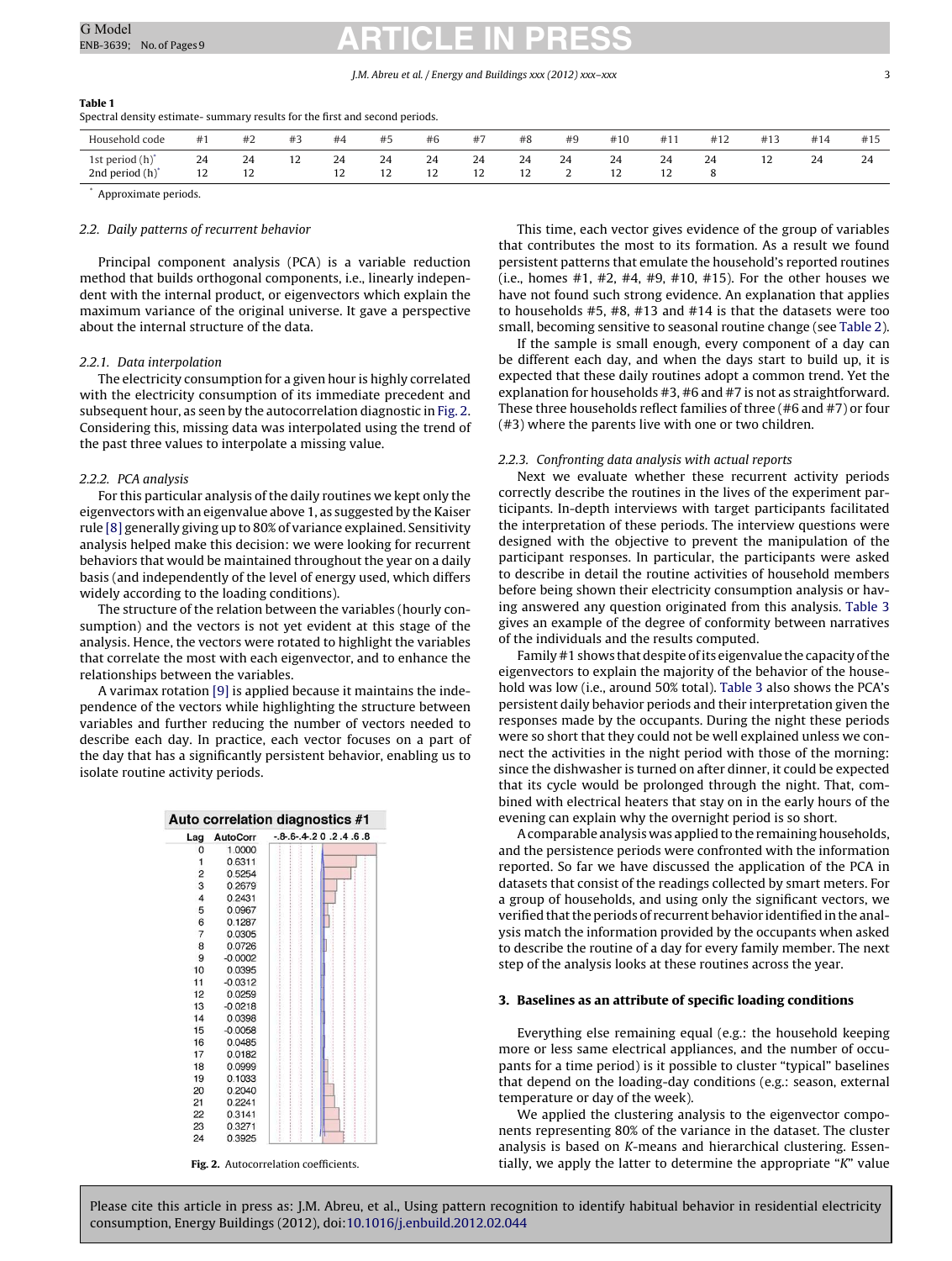#### 4 J.M. Abreu et al. / Energy and Buildings xxx (2012) xxx–xxx

<span id="page-4-0"></span>

Table 2 Number of reading-days by household.

| Household code | 丑   | #7                | $\cdots$<br>ᅭ | #4              | #5<br>. . | #6      | ±.  | #8  | #9              | #10 | ±1  | ے ہ                 | $#1$ : | #1           | - #15 |
|----------------|-----|-------------------|---------------|-----------------|-----------|---------|-----|-----|-----------------|-----|-----|---------------------|--------|--------------|-------|
| Number of days | 434 | $\Delta \Delta^*$ | $\sim$<br>37  | 44 <sup>7</sup> | 112       | 432<br> | 44b | 185 | 35 <sup>S</sup> | 305 | 428 | 52 <sup>2</sup><br> | 108    | $\sim$<br>., | 408   |

for K-means. For each case we look for the ideal parameters, but followed the general criteria of having meaningful lower and maximum limits:

- (a) We chose fifteen as the lower cluster size hoping to combine days, in one cluster, atypical of the rest of the year (due to heat/cold waves or special days). We found that this condition would still keep out odd days or outliers. Decreasing the limit even further would fragment the clusters, and would deter pattern analysis.
- (b) We chose one hundred and fifty as the higher cluster size in the hope of clustering together "normal behavior for temperate days". Exceptions were made for small datasets, for which it made sense to separate clusters that would otherwise be kept together: hence the decision was to evaluate small differences given the fact that the duration of their experiment was shorter. The maximum and minimum cluster size, in this case, was eight and thirty, respectively.

The minimum cluster size that initializes K for the K-means clustering algorithm is six – for similar sized datasets the clustering conditions were not adapted to each dataset. A post-clustering analysis is then performed where each day is classified according to loading conditions. The attributes (or loading conditions) that classify each day are: average daily temperature, weekends and official holidays; these were bundled together and constitute another descriptive characteristic of the data: working days and month of the year. As an example, the clustering results for household #1 are discussed in detail in the next sections. A full discussion about the whole household group is summarized in Section [4.](#page-6-0)

#### 3.1. Household #1

For household #1 the clustering conditions are Euclidian distance of 0.2 and minimum and maximum cluster sizes of 15 and 150 days, respectively. The process to select these limits was iterative. However, there were also other reasons based in the fact that in one hand we did not want to isolate a cluster so small that would have limited probability of being repeated again. The maximum limit was included almost a third of the days present in the dataset and approximately 5 months seamed large enough to describe the majority of the variability present for specific loading conditions (e.g. temperate days or weekends). The number of clusters was robust because a change in the parameters would not significantly affect results. Six eigenvectors are representative of 80% of variance in the data. The dataset includes 434 days of 24 hourly electricity readings. The result of clustering the eigenvector coefficients generates five clusters [\(Fig.](#page-5-0) 3). In a brief overview, cluster 3 comes forward because it represents 35% of the dataset and shows a steady low consumption baseline, cluster 4, groups significantly less (9%) but it gives evidence of high nocturnal consumption occurring mostly over weekends during winter, while

#### Table 3

Periods of recurrent behavior for household #1 (composed by 2 working adults).

cluster 2, represents 11% but differs from the remaining clusters by its higher electricity consumption during afternoons.

To interpret the clusters, each day of the dataset was classified a priori according to maximum daily temperature, day of the week (weekend - including official holidays or working days), and month. A graphical representation of a cluster comes along with information about the number of days clustered (cluster size) and with a load curve showing the average value of consumption and corresponding error deviation to the consumption centroid for each hour.

This graph comes alongside with three other pictures that provide the context for each cluster: the distribution of maximum daily temperatures found in the cluster (on the right of the cluster graph), a pie chart showing the proportion of the number of days per month, and a pie chart showing the proportion of weekends against working days. For household #1, a cluster by cluster discussion will be done next.

#### 3.1.1. Cluster 0

As shown in [Fig.](#page-5-0) 4, 151 days compose cluster 0. It reflects a load curve of low to medium electricity consumption. The relative variation of the error about the cluster centroids is small. It is more representative of warmer days (the maximum daily temperature is  $23 °C$ ), and in particular, it occurs mostly during summer, autumn and spring. The days included in this cluster are well distributed amongst weekend and weekdays. The cluster seems to represent "electrical consumption" for a warm temperate day, but includes temperatures typical of the summer (maximum of  $40^{\circ}$ C).

#### 3.1.2. Cluster 1

As shown in [Fig.](#page-6-0) 5, cluster 1 aggregates 49 days and is particularly significant of electricity consumption in the winter. The evening peak is wider than in cluster 0, and it comprehends more winter days. It stretches overnight and could represent moderate space heating and the functioning of large appliances to make use ofthe electricity savings period. The temperature distribution is yet skewed to the left (high frequency of cooler temperatures, between 10 ◦C and 19 ◦C). The error across the hourly centroid curve is larger in particular in the late evening. It seems to correspond for the load of "temperate days" for moderate outdoor temperature.

#### 3.1.3. Cluster 2

Cluster 2 groups 49 days that are more common in the autumn and early summer [\(Fig.](#page-6-0) 6). The most relevant evidence of load curve is its high consumption during afternoons, which could represent days when the household is occupied after lunch, when the laundry and dishwashing machines are left on or even when air conditioning is left on to cool off the house for the when the occupants return home after work. These options were all mentioned as reported behaviors by the occupants of the house. Its relevance in the cooler months of November and December might be representative of

| Eigenvalue   | Tot. var. $(\%)$ | Period                 | Routine activities as reported during the interview                                                                                                                                                                                                               |
|--------------|------------------|------------------------|-------------------------------------------------------------------------------------------------------------------------------------------------------------------------------------------------------------------------------------------------------------------|
| 6.42<br>3.11 | 26.73<br>12.97   | $4 - 6$ AM<br>$3-5$ PM | Persistent period that happens when there is no electrical activity during the night.<br>Repeatedly, one of the occupant's comes home for lunch and turns on the washing<br>machine. "Bimby" (a self cooking pan) stays on during the afternoon to prepare dinner |
| 2.54         | 10.58            | 8-11 PM                | Both occupants arrive late at home; dinner, dishwasher.                                                                                                                                                                                                           |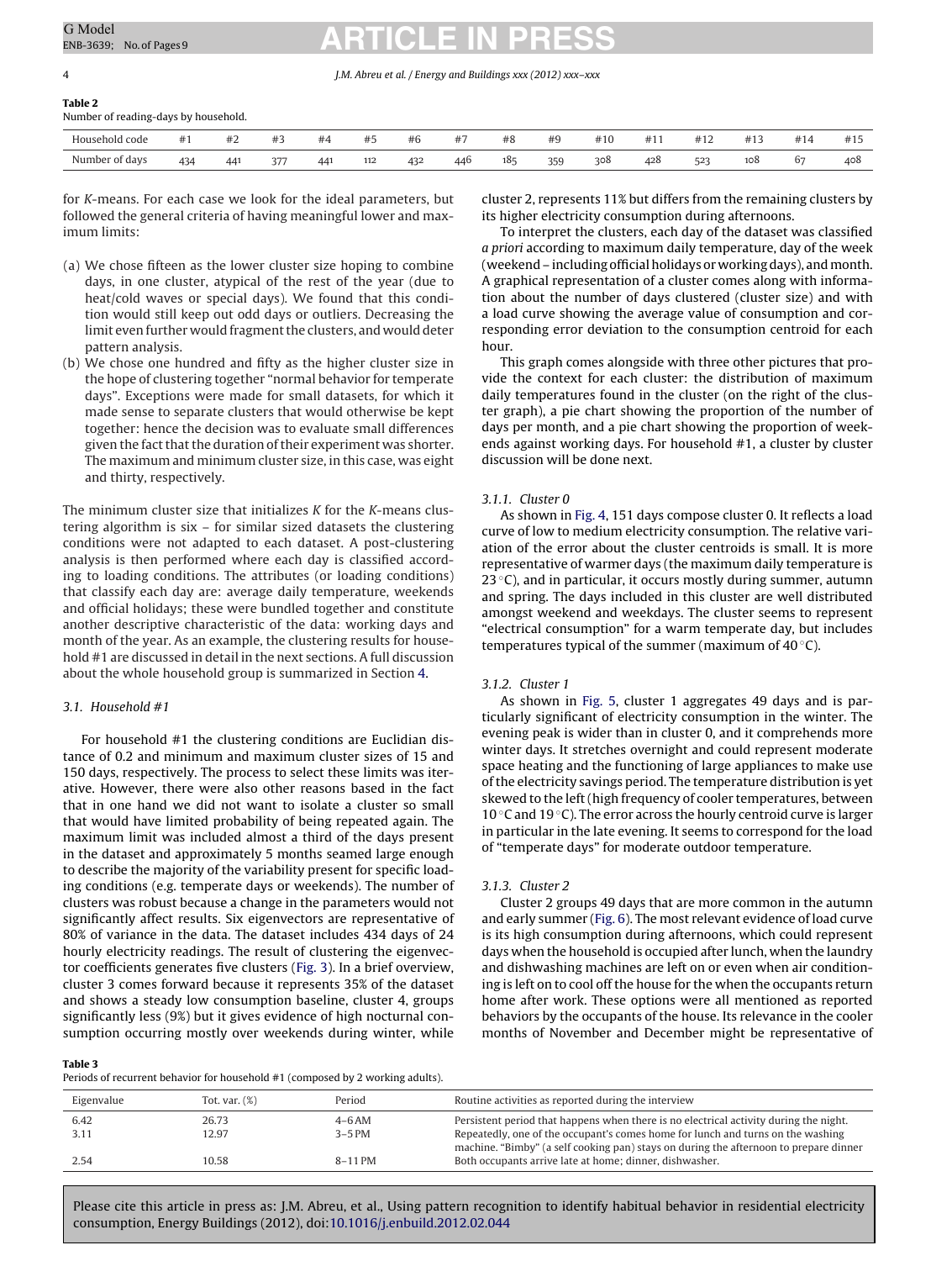#### J.M. Abreu et al. / Energy and Buildings xxx (2012) xxx–xxx 5

<span id="page-5-0"></span>

Fig. 3. Cluster centroids, household #1.

similar behaviors, only for heating purposes. Yet there is a larger incidence base for the temperature distribution.

#### especially summer. The household is much less likely to run the home at a baseline level in the winter months.

#### 3.1.4. Cluster 3

As shown in [Fig.](#page-7-0) 7, cluster 3 is large cluster that includes 150 days, or about 34.6% of the total number of days. It embodies the baseline of the house, in particular, the load curve that occurs when the house is unoccupied. The appliances that make this baseline are cooling appliances (refrigerators) and other devices left on stand by or off mode. The temperature distribution chart is robust, mostly clustered under the normal distribution line, but the base temperature chart is large, which means the profile occurs almost independently of the temperature, yet, it is more frequent in warmer months. The distribution across months is wide, but more the cluster is more frequent in the spring, early autumn and

#### 3.1.5. Cluster 4

The number of days grouped by this cluster is 35 [\(Fig.](#page-7-0) 8). It is characterized by high electricity consumption in the evening. The temperature distribution is skewed to the right, instead of showing a robust middle term variation, as would the distribution that characterizes cluster 3. The irregular distribution of the temperature chart suggests larger variation of consumption, which is reflected by larger error about the cluster centroids. We see increased consumption in mid-day (between 13:00 and 14:00) and evening (between 19:00 and 02:00). The month range is between November and February, with weekend and holiday day-type days proportionally high in comparison to weekdays. The load curve is



Fig. 4. Loading conditions and load form for cluster 0.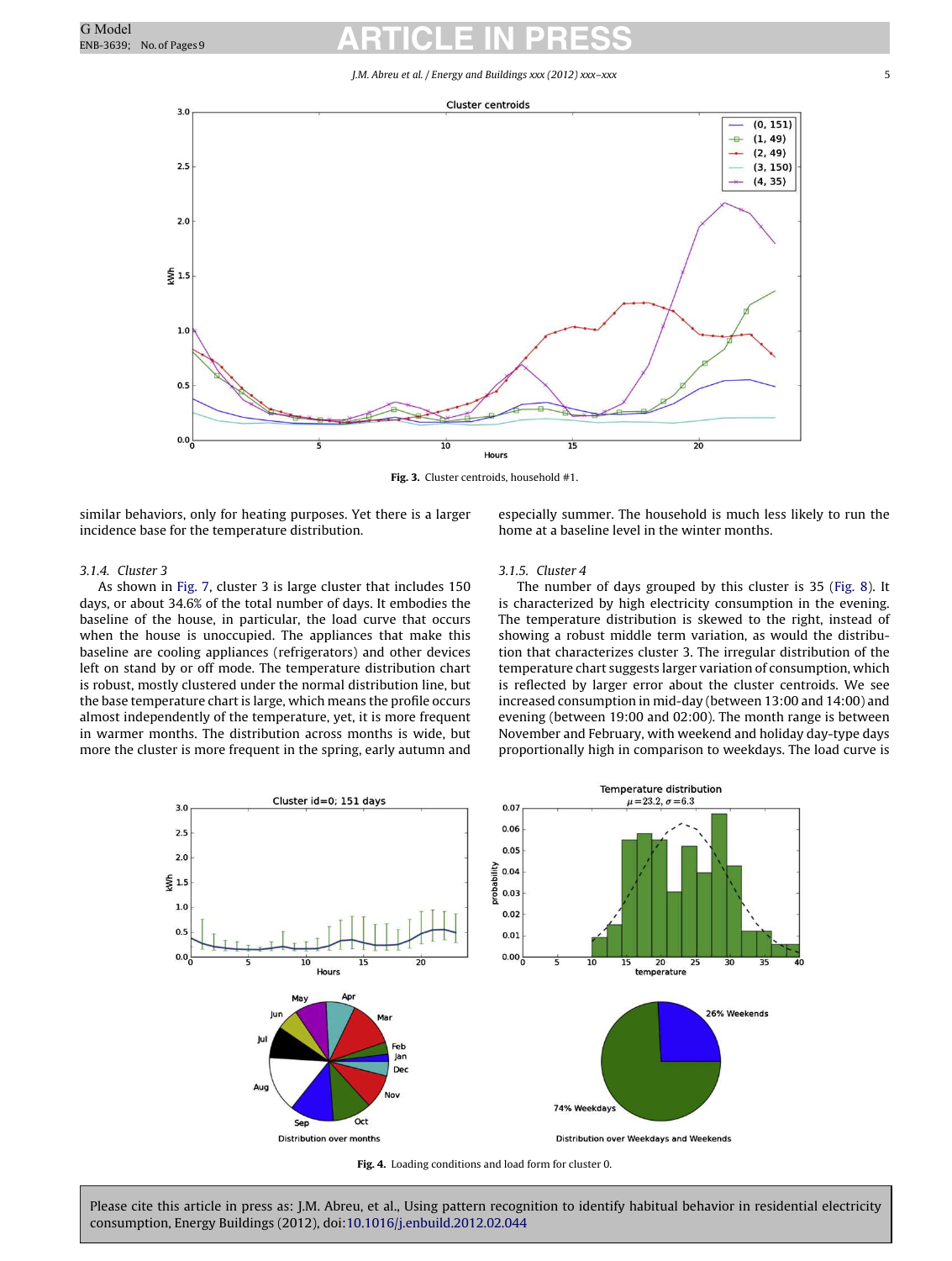#### <span id="page-6-0"></span>6 J.M. Abreu et al. / Energy and Buildings xxx (2012) xxx–xxx



Fig. 5. Loading conditions and load form for cluster 1.

characteristic of this family, for cold weekend days (average temperature 14 °C).

#### 4. Summary of the results

Depending on the dataset size, the households were classified in two: large sized group (up to 14 months of data) and small sized group (up to 3 months of data). For each group, the clustering conditions were different. Each cluster was therefore classified in a matrix that tried to condense the variability of clusters. There are two main groups of households in the analysis: large dataset and small datasets. Both used specific clustering conditions, and are showing distinct effects: the large dataset highlights yearly trends, while the clustering done to the smaller datasets put in evidence shorter term distinctions and it is possible almost to

identify a specific loading curve per month. These effects are shown in [Tables](#page-8-0) 4 and 5. The baseline stands out as one of the most common profiles. It is more frequent to distinguish between winter weekends and winter and working days, while that distinction is almost not possible to make in the summer. This is possible due to specific characteristics of the load in Portugal, because HVAC residential penetration is so low. It will be interesting to test these methodologies with other climatic regions where HVAC penetration is higher and heating is still electrical. For the context of this experiment, it is also fairly common to find "temperate cold", "medium temperature weekends" and "temperate warm" profiles.

It is also possible to verify variations in the patterns happening in temperate days (slightly colder or warmer, and with the possibility of occurring throughout the year).



Fig. 6. Loading conditions and load form for cluster 2.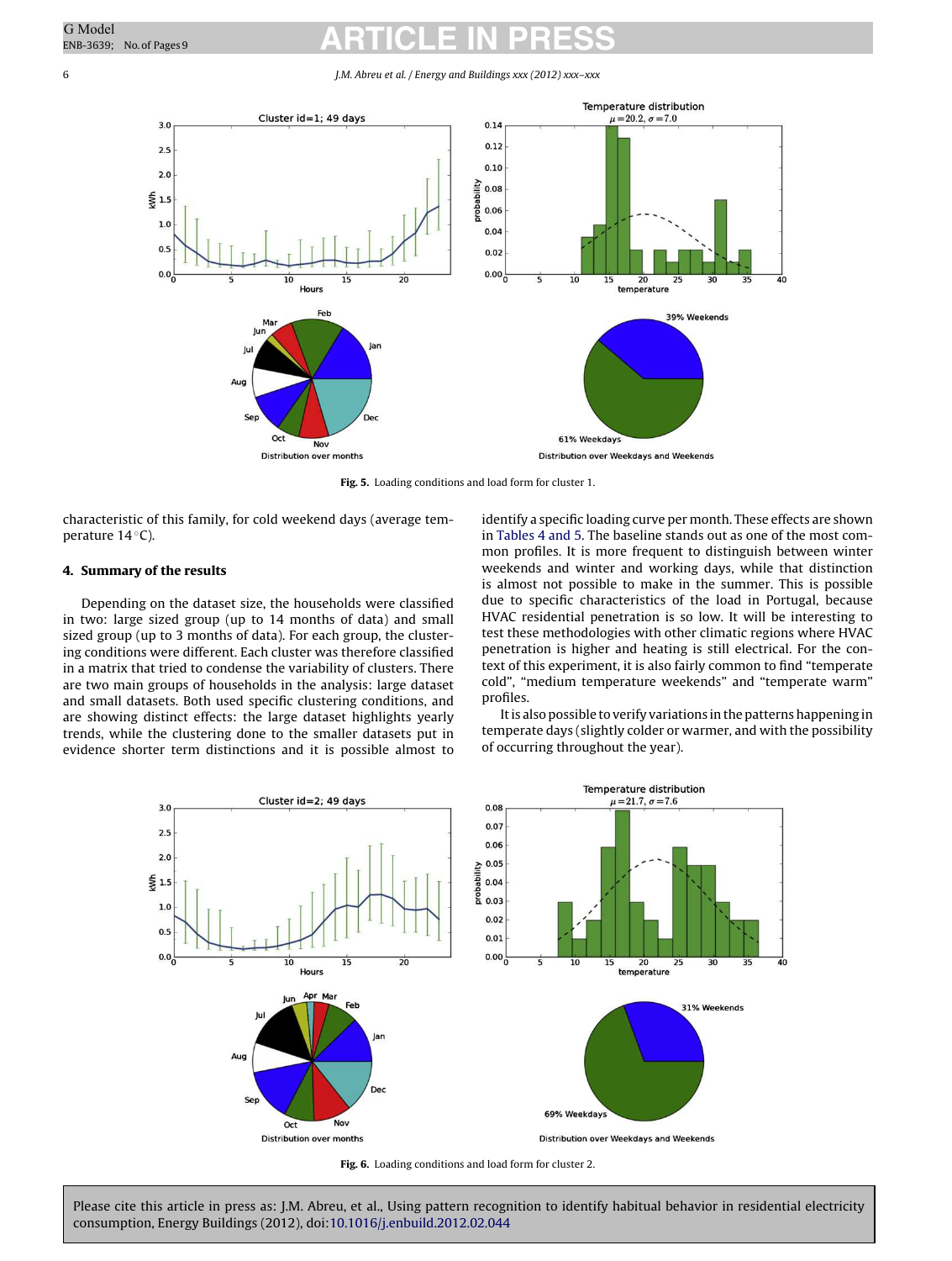#### J.M. Abreu et al. / Energy and Buildings xxx (2012) xxx–xxx 7

<span id="page-7-0"></span>

Fig. 7. Loading conditions and load form for cluster 3.

[Table](#page-8-0) 5 summarizes the most common profiles that result of applying the methodology to smaller datasets. In this case, the technique can help distinguish load profiles typical of a month, and at some extent, even differences between working days and weekends in each month.

#### 5. Limitations

Autocorrelation can become a limitation in time series analysis. Using eigenvector coefficients each day is represented by a combination of time series signals. As a consequence, we are no longer comparing similar time attributes, but instead we compare whole signals. This fact makes the analysis more robust.

Another limitation of the process is using average daily outdoor temperature as an attribute. The adaptive comfort literature [\[10\]](#page-9-0) proves that degree days or the variation of the temperature of the day according to a value previously established according to the season and climate and geography of the place should be tested in place of temperature because humans adapt and do not make the same decisions (of heating and cooling the house in different seasons for the same temperature). It is also possible that using heating degree-days and cooling degree-days as classifiers will improve interpretation (decreasing the number of climate related bins to interpret).



A limitation of the study is the lack of interpretative explanation about which habits and appliances should be responsible to

Fig. 8. Loading conditions and load form for cluster 4.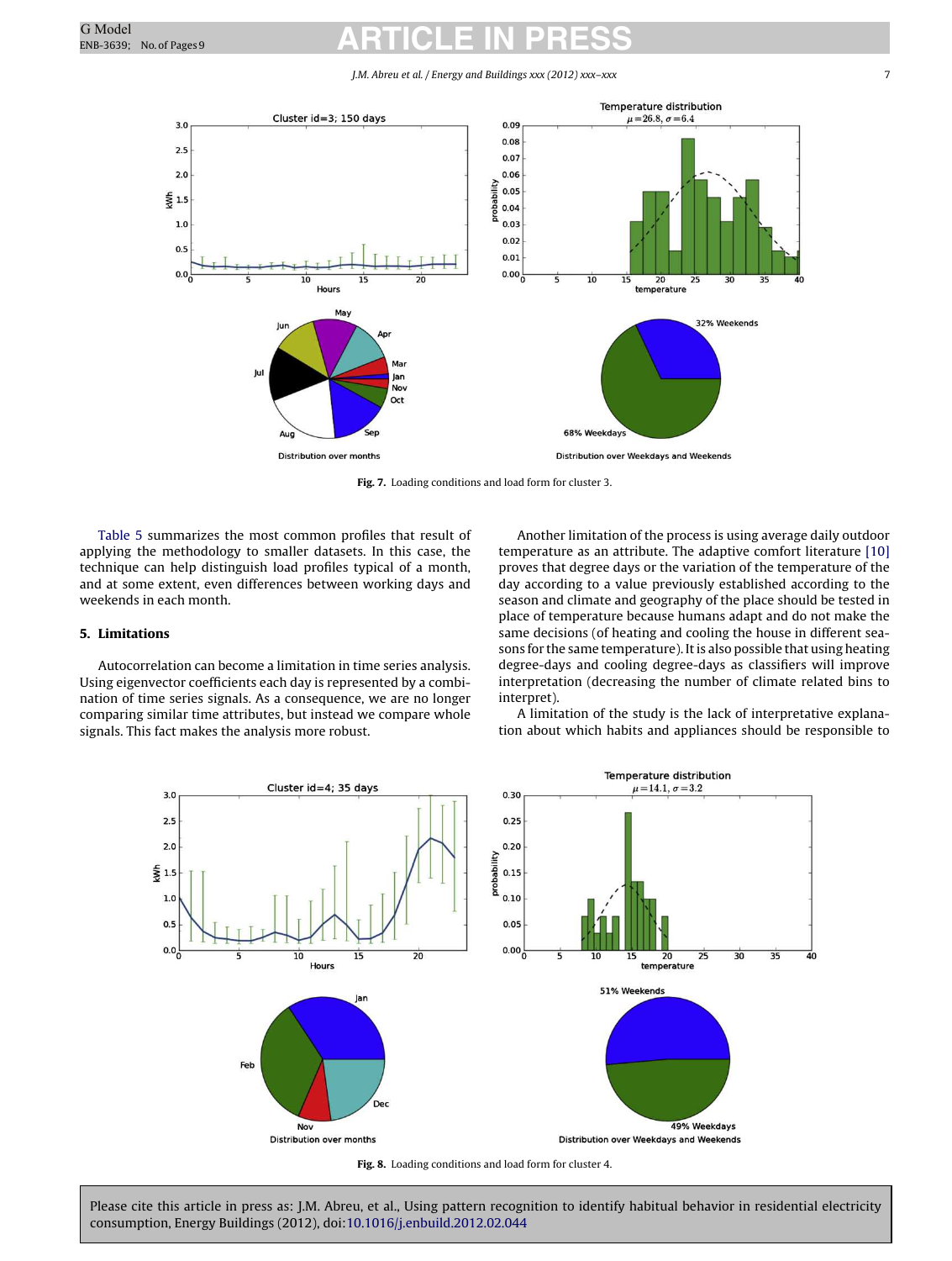#### <span id="page-8-0"></span>8 J.M. Abreu et al. / Energy and Buildings xxx (2012) xxx–xxx

### Table 4

Distribution of clusters across consumption profiles: large datasets.

| Hsh.  | Winter |     |     |              | Temperate weather |                | Summer         |     |             | Baseline |              |                |     |     |     |     |
|-------|--------|-----|-----|--------------|-------------------|----------------|----------------|-----|-------------|----------|--------------|----------------|-----|-----|-----|-----|
|       |        |     |     | Colder temp. |                   |                | Medium         |     |             |          | Warmer temp. |                |     |     |     |     |
|       | Wkd    | Wkr | EqP | Wkd          | Wkr               | EqP            | Wkd            | Wkr | EqP         | Wkd      | Wkr          | EqP            | Wkd | Wkr | EqP |     |
| #1    | X      |     |     |              |                   | X              |                |     |             |          | X            | X              |     |     |     | X   |
| #2    |        | X   | X   |              |                   |                | X              |     |             |          |              | X              |     |     | X   | X   |
| #3    | X      |     |     |              |                   |                | X              |     | X           |          |              |                |     |     |     | X   |
| #4    | X      |     |     |              |                   | X              |                |     | X           |          |              | X              |     |     | X   |     |
| #6    | X      | X   |     |              |                   |                |                |     | X           | X        | X            |                |     |     |     | X   |
| #7    | X      |     |     |              | X                 |                | X              |     |             | X        |              |                |     |     | X   | X   |
| #9    | X      | X   | X   |              |                   | X              |                |     | $\mathbf x$ |          |              |                |     |     |     | X   |
| #10   |        |     | X   |              |                   |                |                |     | $\mathbf x$ |          |              |                |     |     |     |     |
| #11   | X      | X   |     | X            |                   |                |                |     |             |          |              | X              | X   |     |     | X   |
| #12   | X      | X   |     |              |                   |                | X              | X   |             | X        |              |                |     |     |     | X   |
| #15   | X      | X   |     |              |                   | X              |                |     | $\mathbf x$ |          |              |                |     |     |     | X   |
| Freq. | 9      | 6   | 3   | м            | и                 | $\overline{4}$ | $\overline{4}$ | 1   | 6           | 3        | 2            | $\overline{4}$ | 1   | 0   | 3   | 9   |
| Rank  | 1st    | 2nd | 4th | 6th          | 6th               | 3rd            | 3rd            | 6th | 2nd         | 4th      | 5th          | 3rd            | 6th | 7th | 4th | 1st |

Hsh: household code; Wkd: increased proportion of weekend and holidays; Wrk: increased proportion of working days; EqP: approximately equivalent proportion between weekend and weekdays (eq. proportion is 71%:29%).

#### Table 5

Distribution of clusters across consumption profiles: small datasets.

| Hsh | September/October<br>August/September |     |     |     | October |     |           | November |     |     | December |     |     | January |     |     |     |     |  |
|-----|---------------------------------------|-----|-----|-----|---------|-----|-----------|----------|-----|-----|----------|-----|-----|---------|-----|-----|-----|-----|--|
|     | Wkd                                   | Wkr | EqP | Wkd | Wkr     | EqP | Wkd       | Wkr      | EqP | Wkd | Wkr      | EqP | Wkd | Wkr     | EqP | Wkd | Wkr | EaP |  |
| #5  |                                       | A   | X   |     |         | A   |           |          |     |     | A        |     |     |         |     |     |     |     |  |
| #8  | X                                     | X   |     |     |         |     | $\Lambda$ |          |     |     | A        |     | A   |         |     |     |     |     |  |
| #13 |                                       |     |     |     |         | X   |           | X        |     |     |          |     |     |         |     |     |     |     |  |
| #14 |                                       | X   |     |     |         |     |           |          |     |     |          |     |     |         |     |     |     |     |  |

Hsh: household code; Wkd: increased proportion of weekend and holidays; Wrk: increased proportion of working days; EqP: approximately equivalent proportion between weekend and weekdays (eq. proportion is 71%:29%).

produce the loading identified in the analysis. It is clear that crossreferencing the load curves with the type of appliances used in the house and reported seasonal behavior would improve the interpretation of the load curves. It could help identify practices and "culprits" (i.e.: energy intensive appliances that mark load shape). An experiment is the consequence of an experimental design and of the questions planned in the beginning of the study, and the lack of resolution that would enable this cross reference analysis is a consequence of the initial design. Such analysis is an interesting gap to explore in future research.

#### 6. Conclusions

Results show that it is possible to automatically (and under anonymity) extract and group persistent routine patterns in households. This information is useful as a way to discriminate consumption profiles in a population of a geographical area. Given the possibility that these patterns may change according to socialdemographic characteristics such information is useful to help design better incentives (or other regulator mechanisms) for load shaping, and services that can be tailored to the characteristics of the populations.

The second main highlight of the research is the ability to study every individual family and cluster together groups of days that have similar baselines in common. Every day of the universe was identified by its loading characteristics, which are then interpreted once the days are clustered together into groups. The results are personalized baselines that have a certain probability to occur for any given day. Following the process described in the paper, for the majority of the households of the experiment, it is possible to identify the profiles that correspond to the following patterns:

1st baseline or the electricity consumed by vampire loads (standbys, off modes) and large appliances (refrigerators) without the presence of the occupants.

1st cold weekend days, which are profiles that occur in the winter over the weekend.

2nd cold working days. This baseline occurs mostly during the winter, and reflects the impact of electrical heating in the evenings. 2nd temperate days is a profile that can happen in any season and reflects the behavior of the occupants when there is no need for heating or air conditioning.

As put in evidence by the approach presented in this paper, pattern recognition analysis can be refined to characterize the response of households to specific conditions, given the intrinsic characteristics of the family, and it may be useful to help predict what families do next.

An alternative application of this approach is in the field of improving feedback provided to households about electricity consumption. In this case, comparisons of real time consumption could be made with the "best" consumption pattern of the recent-past for the same loading conditions. The development of this type of feedback mechanism could enable tailor-made suggestions that reflect the actual conditions of the household.

#### Acknowledgements

The authors acknowledge advice by Jorge Vasconcelos MIT Portugal Program and Inês Lima Azevedo, Carnegie Melon University. This research was supported by the Portuguese Science Foundation (SFRH/BD 40595/2007) and the German company YelloStrom, B.V.